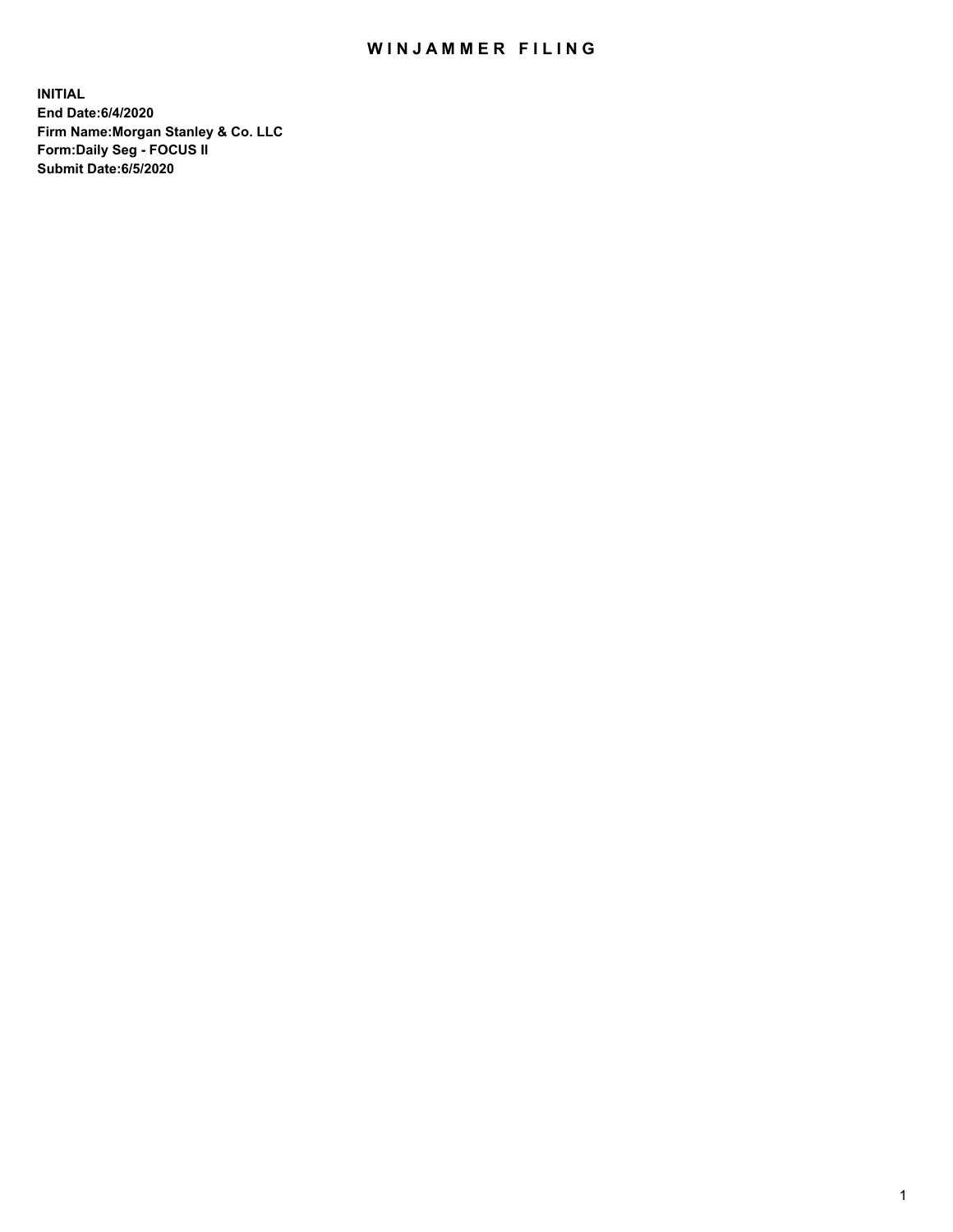**INITIAL End Date:6/4/2020 Firm Name:Morgan Stanley & Co. LLC Form:Daily Seg - FOCUS II Submit Date:6/5/2020 Daily Segregation - Cover Page**

| Name of Company                                                                                                                                                                                                                                                                                                                | Morgan Stanley & Co. LLC                                    |
|--------------------------------------------------------------------------------------------------------------------------------------------------------------------------------------------------------------------------------------------------------------------------------------------------------------------------------|-------------------------------------------------------------|
| <b>Contact Name</b>                                                                                                                                                                                                                                                                                                            | <b>Ikram Shah</b>                                           |
| <b>Contact Phone Number</b>                                                                                                                                                                                                                                                                                                    | 212-276-0963                                                |
| <b>Contact Email Address</b>                                                                                                                                                                                                                                                                                                   | Ikram.shah@morganstanley.com                                |
| FCM's Customer Segregated Funds Residual Interest Target (choose one):<br>a. Minimum dollar amount: ; or<br>b. Minimum percentage of customer segregated funds required:% ; or<br>c. Dollar amount range between: and; or<br>d. Percentage range of customer segregated funds required between: % and %.                       | 235,000,000<br><u>0</u><br>00<br>0 <sub>0</sub>             |
| FCM's Customer Secured Amount Funds Residual Interest Target (choose one):<br>a. Minimum dollar amount: ; or<br>b. Minimum percentage of customer secured funds required:%; or<br>c. Dollar amount range between: and; or<br>d. Percentage range of customer secured funds required between:% and%.                            | 140,000,000<br><u>0</u><br>0 <sub>0</sub><br>0 <sub>0</sub> |
| FCM's Cleared Swaps Customer Collateral Residual Interest Target (choose one):<br>a. Minimum dollar amount: ; or<br>b. Minimum percentage of cleared swaps customer collateral required:% ; or<br>c. Dollar amount range between: and; or<br>d. Percentage range of cleared swaps customer collateral required between:% and%. | 92,000,000<br><u>0</u><br>0 Q<br>0 <sub>0</sub>             |

Attach supporting documents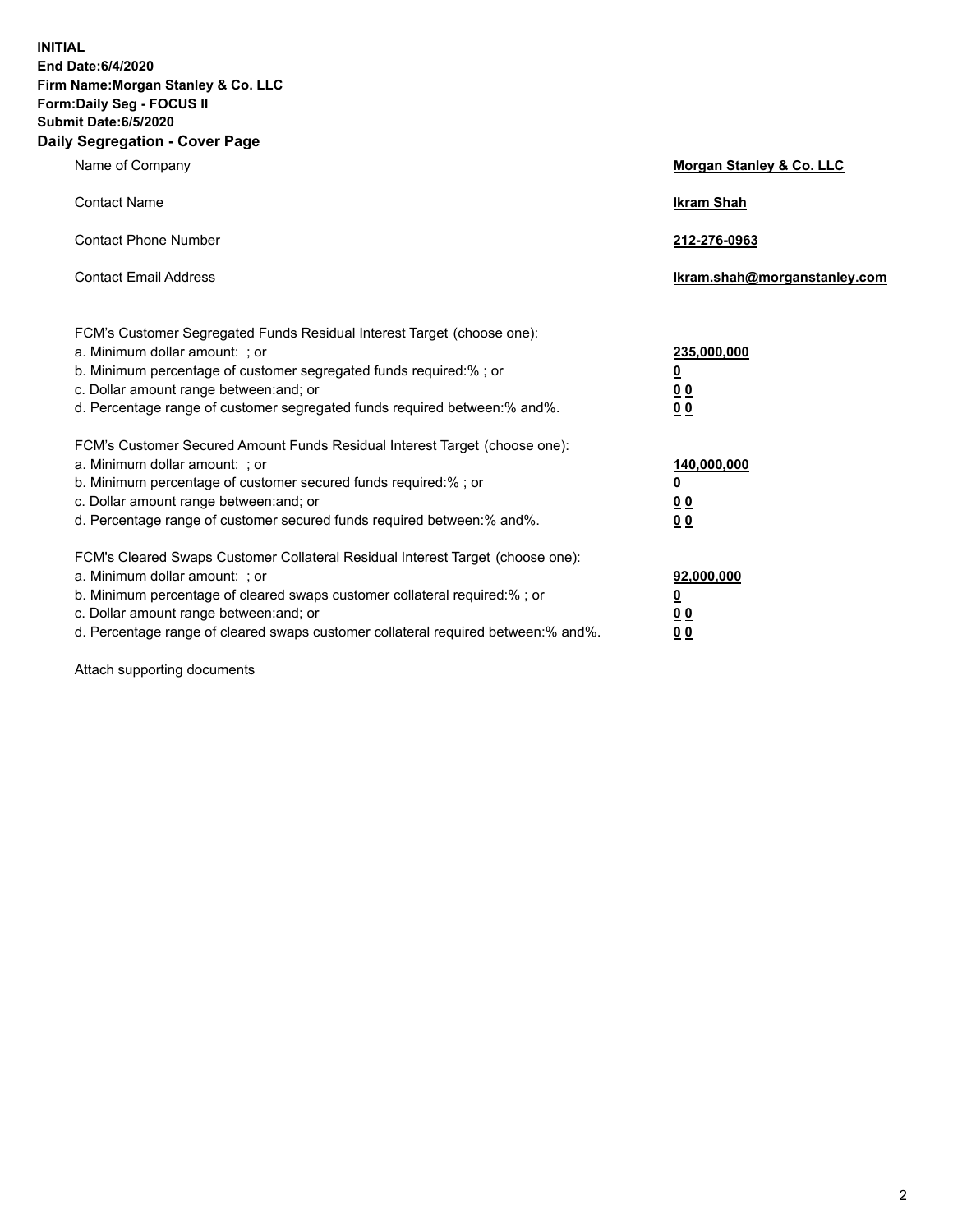| <b>INITIAL</b> | End Date: 6/4/2020<br>Firm Name: Morgan Stanley & Co. LLC<br>Form: Daily Seg - FOCUS II<br>Submit Date: 6/5/2020<br><b>Daily Segregation - Secured Amounts</b>  |                                                                |
|----------------|-----------------------------------------------------------------------------------------------------------------------------------------------------------------|----------------------------------------------------------------|
|                | Foreign Futures and Foreign Options Secured Amounts                                                                                                             |                                                                |
|                | Amount required to be set aside pursuant to law, rule or regulation of a foreign                                                                                | $0$ [7305]                                                     |
| 1.             | government or a rule of a self-regulatory organization authorized thereunder<br>Net ledger balance - Foreign Futures and Foreign Option Trading - All Customers |                                                                |
|                | A. Cash                                                                                                                                                         | 4,400,831,434 [7315]                                           |
|                | B. Securities (at market)                                                                                                                                       | 3,097,803,614 [7317]                                           |
| 2.             | Net unrealized profit (loss) in open futures contracts traded on a foreign board of trade                                                                       | 441,706,789 [7325]                                             |
| 3.             | Exchange traded options                                                                                                                                         |                                                                |
|                | a. Market value of open option contracts purchased on a foreign board of trade                                                                                  | 7,384,025 [7335]                                               |
| 4.             | b. Market value of open contracts granted (sold) on a foreign board of trade<br>Net equity (deficit) (add lines 1. 2. and 3.)                                   | $-13,107,094$ [7337]<br>7,934,618,768 [7345]                   |
| 5.             | Account liquidating to a deficit and account with a debit balances - gross amount                                                                               | 36,769,655 [7351]                                              |
|                | Less: amount offset by customer owned securities                                                                                                                | -34,713,263 [7352] 2,056,392<br>[7354]                         |
| 6.             | Amount required to be set aside as the secured amount - Net Liquidating Equity<br>Method (add lines 4 and 5)                                                    | 7,936,675,160 [7355]                                           |
| 7.             | Greater of amount required to be set aside pursuant to foreign jurisdiction (above) or line<br>6.                                                               | 7,936,675,160 [7360]                                           |
|                | FUNDS DEPOSITED IN SEPARATE REGULATION 30.7 ACCOUNTS                                                                                                            |                                                                |
| 1.             | Cash in banks                                                                                                                                                   |                                                                |
|                | A. Banks located in the United States<br>B. Other banks qualified under Regulation 30.7                                                                         | 462,316,418 [7500]<br>229,087,663 [7520] 691,404,081<br>[7530] |
| 2.             | <b>Securities</b>                                                                                                                                               |                                                                |
|                | A. In safekeeping with banks located in the United States                                                                                                       | 994,585,083 [7540]                                             |
|                | B. In safekeeping with other banks qualified under Regulation 30.7                                                                                              | 0 [7560] 994,585,083 [7570]                                    |
| 3.             | Equities with registered futures commission merchants                                                                                                           |                                                                |
|                | A. Cash<br><b>B.</b> Securities                                                                                                                                 | 14,179,807 [7580]<br>$0$ [7590]                                |
|                | C. Unrealized gain (loss) on open futures contracts                                                                                                             | 129,969 [7600]                                                 |
|                | D. Value of long option contracts                                                                                                                               | $0$ [7610]                                                     |
|                | E. Value of short option contracts                                                                                                                              | 0 [7615] 14,309,776 [7620]                                     |
| 4.             | Amounts held by clearing organizations of foreign boards of trade                                                                                               |                                                                |
|                | A. Cash                                                                                                                                                         | $0$ [7640]                                                     |
|                | <b>B.</b> Securities                                                                                                                                            | $0$ [7650]                                                     |
|                | C. Amount due to (from) clearing organization - daily variation<br>D. Value of long option contracts                                                            | $0$ [7660]<br>$0$ [7670]                                       |
|                | E. Value of short option contracts                                                                                                                              | 0 [7675] 0 [7680]                                              |
| 5.             | Amounts held by members of foreign boards of trade                                                                                                              |                                                                |
|                | A. Cash                                                                                                                                                         | 3,963,493,832 [7700]                                           |
|                | <b>B.</b> Securities                                                                                                                                            | 2,103,218,531 [7710]                                           |
|                | C. Unrealized gain (loss) on open futures contracts                                                                                                             | 441,576,820 [7720]                                             |
|                | D. Value of long option contracts<br>E. Value of short option contracts                                                                                         | 7,384,025 [7730]<br><u>-13,107,094</u> [7735] 6,502,566,114    |
|                |                                                                                                                                                                 | $[7740]$                                                       |
| 6.             | Amounts with other depositories designated by a foreign board of trade                                                                                          | $0$ [7760]                                                     |
| 7.             | Segregated funds on hand                                                                                                                                        | $0$ [7765]                                                     |
| 8.             | Total funds in separate section 30.7 accounts                                                                                                                   | 8,202,865,054 [7770]                                           |
| 9.             | Excess (deficiency) Set Aside for Secured Amount (subtract line 7 Secured Statement<br>Page 1 from Line 8)                                                      | 266,189,894 [7380]                                             |
| 10.            | Management Target Amount for Excess funds in separate section 30.7 accounts                                                                                     | 140,000,000 [7780]                                             |
| 11.            | Excess (deficiency) funds in separate 30.7 accounts over (under) Management Target                                                                              | 126,189,894 [7785]                                             |

3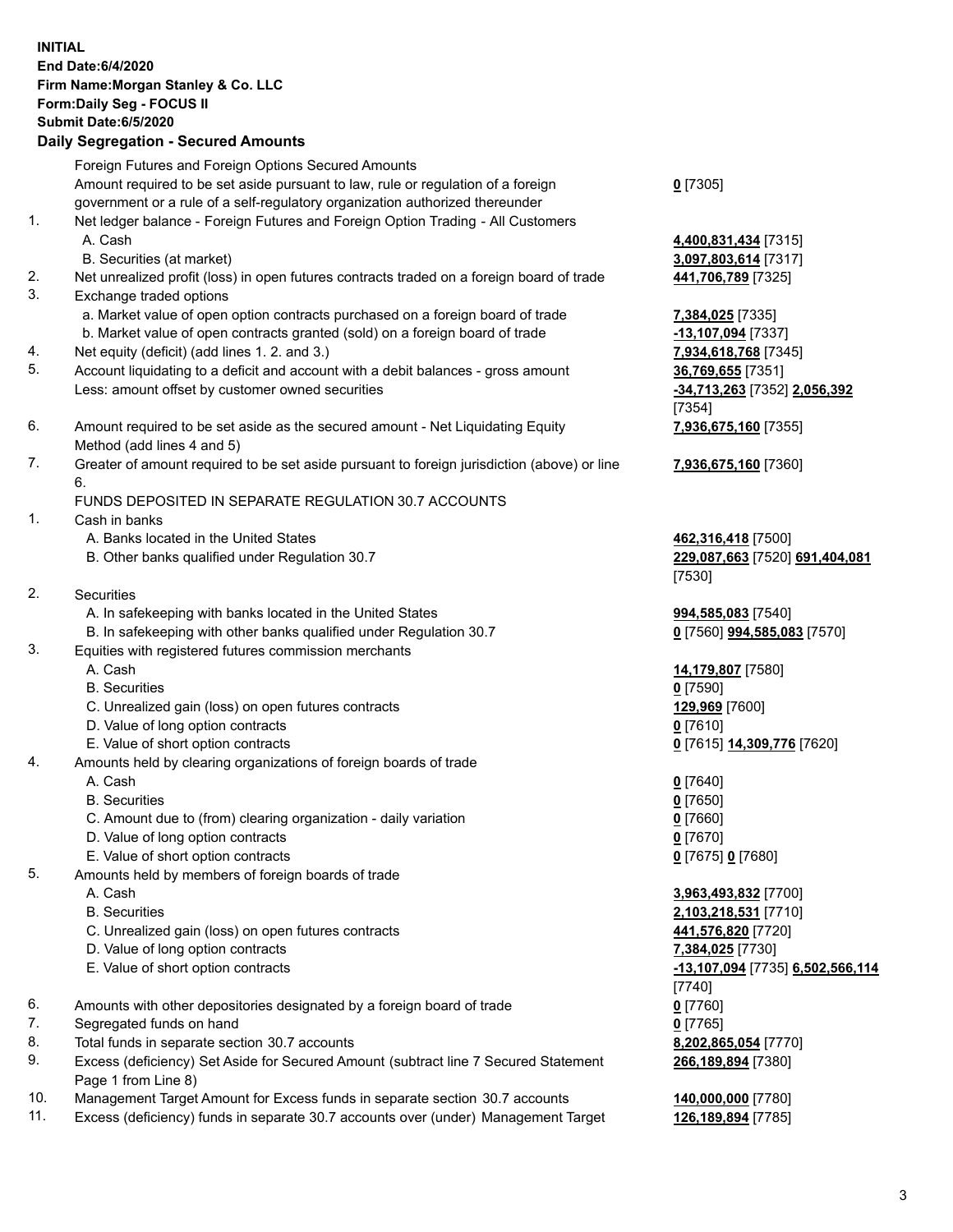|     | <b>INITIAL</b><br>End Date:6/4/2020<br>Firm Name: Morgan Stanley & Co. LLC<br>Form: Daily Seg - FOCUS II<br>Submit Date: 6/5/2020<br>Daily Segregation - Segregation Statement |                                               |
|-----|--------------------------------------------------------------------------------------------------------------------------------------------------------------------------------|-----------------------------------------------|
|     |                                                                                                                                                                                |                                               |
|     | SEGREGATION REQUIREMENTS(Section 4d(2) of the CEAct)                                                                                                                           |                                               |
| 1.  | Net ledger balance<br>A. Cash                                                                                                                                                  |                                               |
|     | B. Securities (at market)                                                                                                                                                      | 14,026,237,414 [7010]<br>8,949,935,308 [7020] |
| 2.  | Net unrealized profit (loss) in open futures contracts traded on a contract market                                                                                             | 2,326,939,595 [7030]                          |
| 3.  | Exchange traded options                                                                                                                                                        |                                               |
|     | A. Add market value of open option contracts purchased on a contract market                                                                                                    | 572,742,018 [7032]                            |
|     | B. Deduct market value of open option contracts granted (sold) on a contract market                                                                                            | -553,099,734 [7033]                           |
| 4.  | Net equity (deficit) (add lines 1, 2 and 3)                                                                                                                                    | 25,322,754,601 [7040]                         |
| 5.  | Accounts liquidating to a deficit and accounts with                                                                                                                            |                                               |
|     | debit balances - gross amount                                                                                                                                                  | 604,079,089 [7045]                            |
|     | Less: amount offset by customer securities                                                                                                                                     | <u>-601,419,999</u> [7047] 2,659,090          |
|     |                                                                                                                                                                                | [7050]                                        |
| 6.  | Amount required to be segregated (add lines 4 and 5)                                                                                                                           | 25,325,413,691 [7060]                         |
|     | FUNDS IN SEGREGATED ACCOUNTS                                                                                                                                                   |                                               |
| 7.  | Deposited in segregated funds bank accounts                                                                                                                                    |                                               |
|     | A. Cash                                                                                                                                                                        | 3,832,660,505 [7070]                          |
|     | B. Securities representing investments of customers' funds (at market)                                                                                                         | $0$ [7080]                                    |
|     | C. Securities held for particular customers or option customers in lieu of cash (at<br>market)                                                                                 | 1,685,853,679 [7090]                          |
| 8.  | Margins on deposit with derivatives clearing organizations of contract markets                                                                                                 |                                               |
|     | A. Cash                                                                                                                                                                        | 13,178,003,368 [7100]                         |
|     | B. Securities representing investments of customers' funds (at market)                                                                                                         | $0$ [7110]                                    |
|     | C. Securities held for particular customers or option customers in lieu of cash (at                                                                                            | 7,264,081,629 [7120]                          |
|     | market)                                                                                                                                                                        |                                               |
| 9.  | Net settlement from (to) derivatives clearing organizations of contract markets                                                                                                | -81,153,975 [7130]                            |
| 10. | Exchange traded options                                                                                                                                                        |                                               |
|     | A. Value of open long option contracts                                                                                                                                         | 572,742,018 [7132]                            |
|     | B. Value of open short option contracts                                                                                                                                        | -553,099,734 [7133]                           |
| 11. | Net equities with other FCMs                                                                                                                                                   |                                               |
|     | A. Net liquidating equity                                                                                                                                                      | 13,692,017 [7140]                             |
|     | B. Securities representing investments of customers' funds (at market)                                                                                                         | $0$ [7160]                                    |
|     | C. Securities held for particular customers or option customers in lieu of cash (at<br>market)                                                                                 | $0$ [7170]                                    |
| 12. | Segregated funds on hand                                                                                                                                                       | $0$ [7150]                                    |
| 13. | Total amount in segregation (add lines 7 through 12)                                                                                                                           | 25,912,779,507 [7180]                         |
| 14. | Excess (deficiency) funds in segregation (subtract line 6 from line 13)                                                                                                        | 587, 365, 816 [7190]                          |
| 4 E |                                                                                                                                                                                |                                               |

15. Management Target Amount for Excess funds in segregation<br>16. Excess (deficiency) funds in segregation over (under) Manag Excess (deficiency) funds in segregation over (under) Management Target Amount Excess

**352,365,816** [7198]